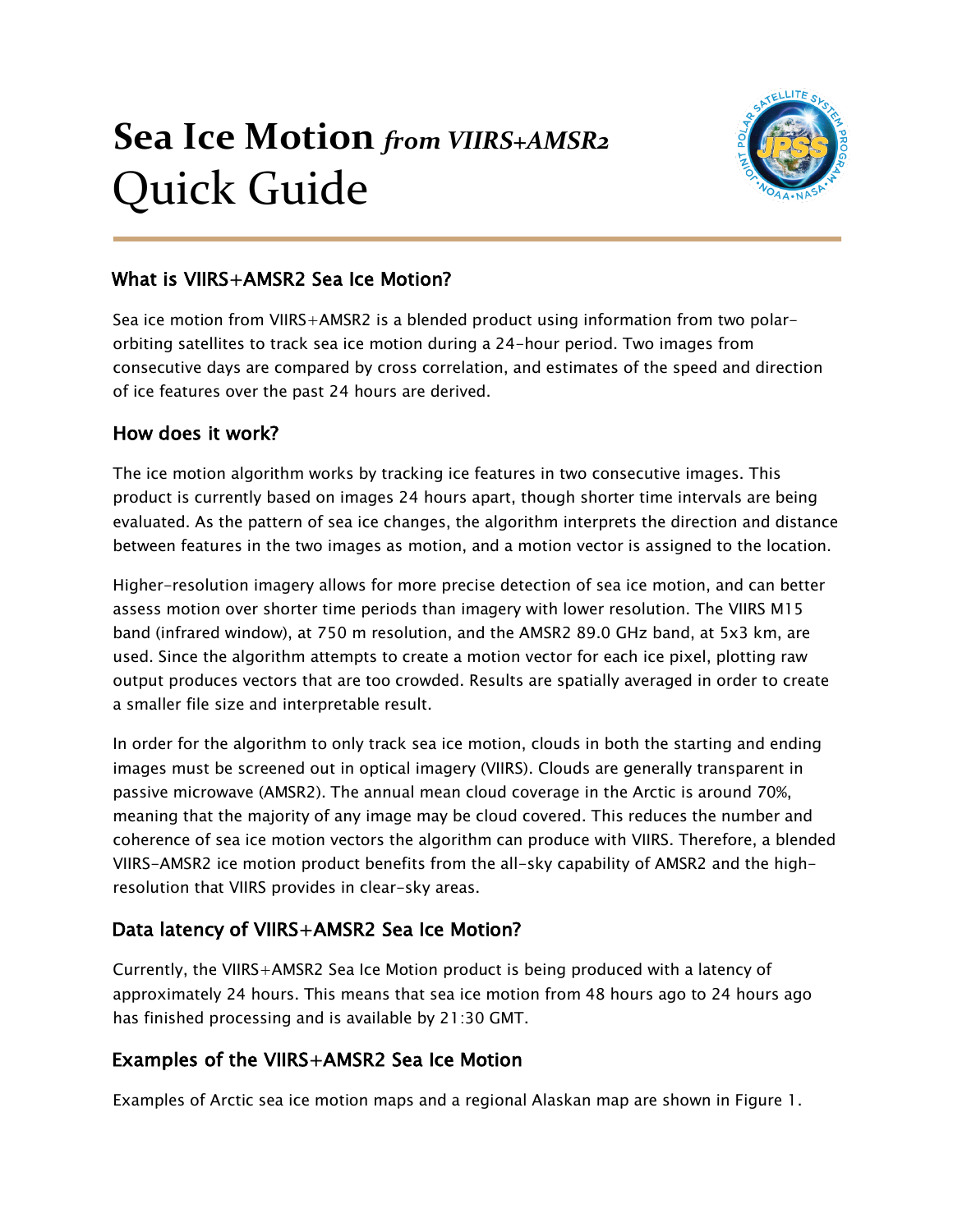

Fig. 1. Arctic (left) and Alaskan (right) blended sea ice motion from VIIRS+AMSR2. Faster motion is represented by a longer, brighter vector. Arctic sea ice motion is overlaid onto AMSR2 brightness temperatures.

#### Product Benefits and Limitations

The advantages of this product are that it clearly illustrates the medium- to large-scale motion of ice over a 24-hour period. The limitations are: (1) AMSR2 is ambiguous when liquid water (melt ponds and melting ice) is present, so AMSR2 ice motion is of the highest quality during the winter, spring, and autumn (October-May in the Arctic). (2) The VIIRS M15 band cannot provide realistic motion vectors over a large area due to consistent cloud cover in the Arctic. (3) The vector motion results in output that is too spatially dense to interpret manually, so spatial averaging must be employed to achieve a readable result (such as the examples above). (4) Data latency and processing time introduce delays to the near-real-time generation of the product.

# Supplemental Information and Links

The Blended VIIRS+AMSR2 Sea Ice Motion is an experimental research product and does not yet have an algorithm theoretical basis document (ATBD). More examples of blended VIIRS+AMSR2 sea ice motion can be found at http://stratus.ssec.wisc.edu/gcom/rtproducts/.

# Contact information

For questions about the product or this guide, please contact Aaron Letterly (letterly@wisc.edu), Cooperative Institute for Meteorological Satellite Studies (CIMSS), University of Wisconsin-Madison.